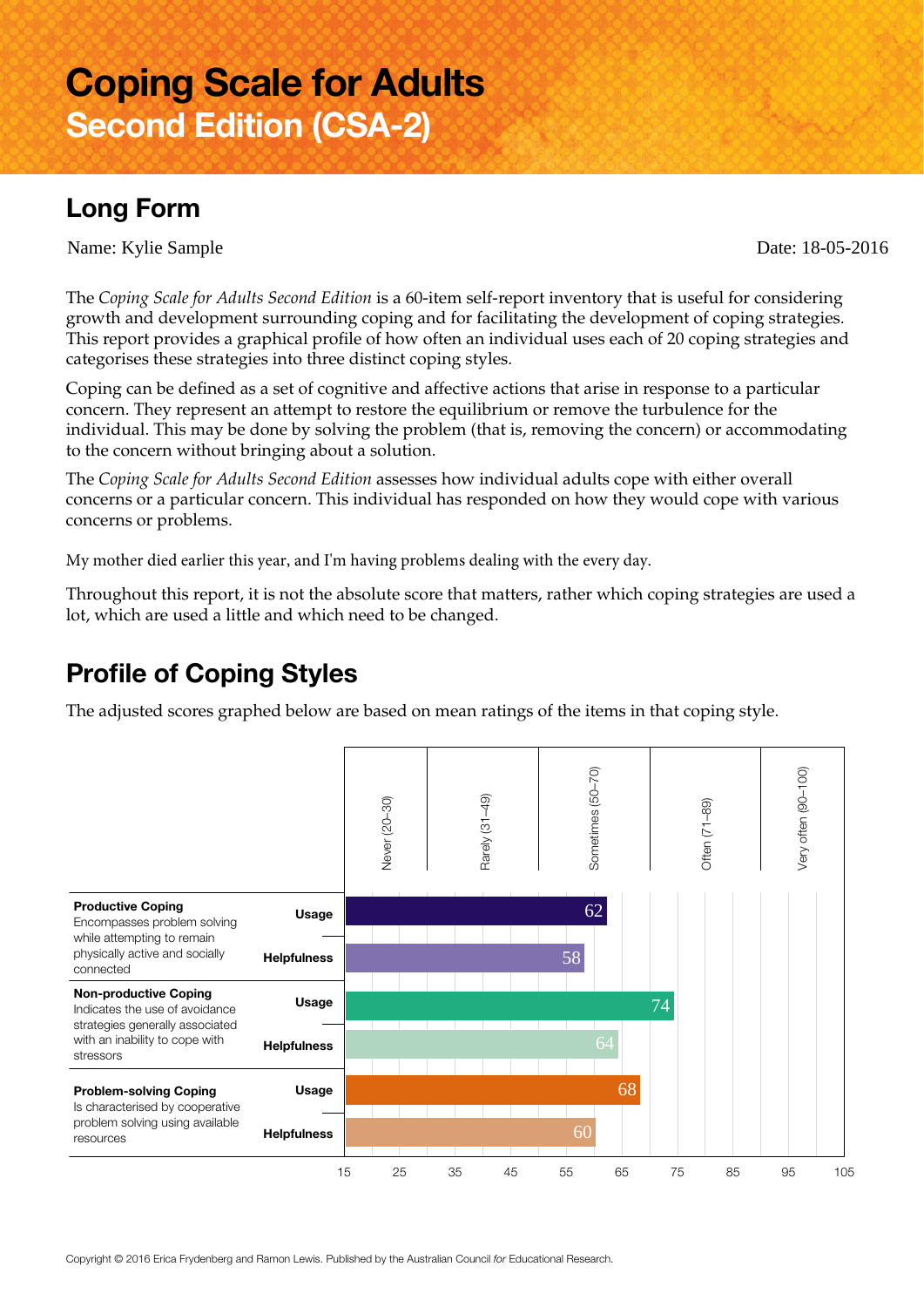# **Productive Coping**

This coping style encompasses problem-solving while attempting to remain physically active and socially connected. The adjusted scores graphed below are based on mean ratings of the items in that coping strategy.

|                                                                                                                                                                                                       |                    | Never (20-30) |  | Rarely (31-49) | Sometimes (50-70) |    |    |    | Often (71-89) |    |    | Very often (90-100) |     |
|-------------------------------------------------------------------------------------------------------------------------------------------------------------------------------------------------------|--------------------|---------------|--|----------------|-------------------|----|----|----|---------------|----|----|---------------------|-----|
| <b>Wishful Thinking</b><br>Based on hope and<br>anticipation of a positive<br>outcome                                                                                                                 | Usage              |               |  |                |                   |    |    |    |               |    | 86 |                     |     |
|                                                                                                                                                                                                       | <b>Helpfulness</b> |               |  |                |                   |    |    | 66 |               |    |    |                     |     |
| <b>Improve Relationships</b><br>Relates to improving close<br>relationships                                                                                                                           | Usage              |               |  |                |                   |    |    | 66 |               |    |    |                     |     |
|                                                                                                                                                                                                       |                    |               |  |                |                   |    |    |    |               |    |    |                     |     |
|                                                                                                                                                                                                       | <b>Helpfulness</b> |               |  |                |                   |    | 60 |    |               |    |    |                     |     |
| Ignore the Problem<br>Reflects a conscious<br>blocking out of the problem                                                                                                                             | Usage              |               |  |                |                   |    |    | 66 |               |    |    |                     |     |
|                                                                                                                                                                                                       | <b>Helpfulness</b> |               |  |                |                   | 54 |    |    |               |    |    |                     |     |
| <b>Humour</b><br>Involves entertaining others                                                                                                                                                         | Usage              |               |  |                |                   |    |    | 66 |               |    |    |                     |     |
|                                                                                                                                                                                                       | <b>Helpfulness</b> |               |  |                |                   | 54 |    |    |               |    |    |                     |     |
|                                                                                                                                                                                                       |                    |               |  |                |                   |    |    |    |               |    |    |                     |     |
| <b>Seek Spiritual Support</b><br>Reflects prayer and belief in the<br>assistance of a spiritual leader<br>or some higher power                                                                        | Usage              |               |  |                |                   | 54 |    |    |               |    |    |                     |     |
|                                                                                                                                                                                                       | <b>Helpfulness</b> |               |  |                |                   |    |    |    | 74            |    |    |                     |     |
| <b>Protect Self</b><br>Involves improving self-image by<br>looking after oneself, particularly<br>one's appearance                                                                                    | Usage              |               |  |                |                   |    | 60 |    |               |    |    |                     |     |
|                                                                                                                                                                                                       |                    |               |  |                |                   |    |    |    |               |    |    |                     |     |
|                                                                                                                                                                                                       | <b>Helpfulness</b> |               |  |                |                   |    | 60 |    |               |    |    |                     |     |
| <b>Focus on the Positive</b><br>Indicates a positive and<br>cheerful outlook on the<br>current situation                                                                                              | Usage              |               |  | 40             |                   |    |    |    |               |    |    |                     |     |
|                                                                                                                                                                                                       | <b>Helpfulness</b> |               |  | 40             |                   |    |    |    |               |    |    |                     |     |
| <b>Seek Relaxing Diversions</b><br>Relates to relaxation in general rather<br>than sport; characterised by items that<br>describe leisure time with friends and<br>family such as reading, watching a | Usage              |               |  |                |                   | 54 |    |    |               |    |    |                     |     |
|                                                                                                                                                                                                       | <b>Helpfulness</b> |               |  |                |                   | 54 |    |    |               |    |    |                     |     |
| movie or listening to music                                                                                                                                                                           |                    | 15<br>25      |  | $35\,$         | 45                | 55 |    | 65 |               | 75 | 85 | 95                  | 105 |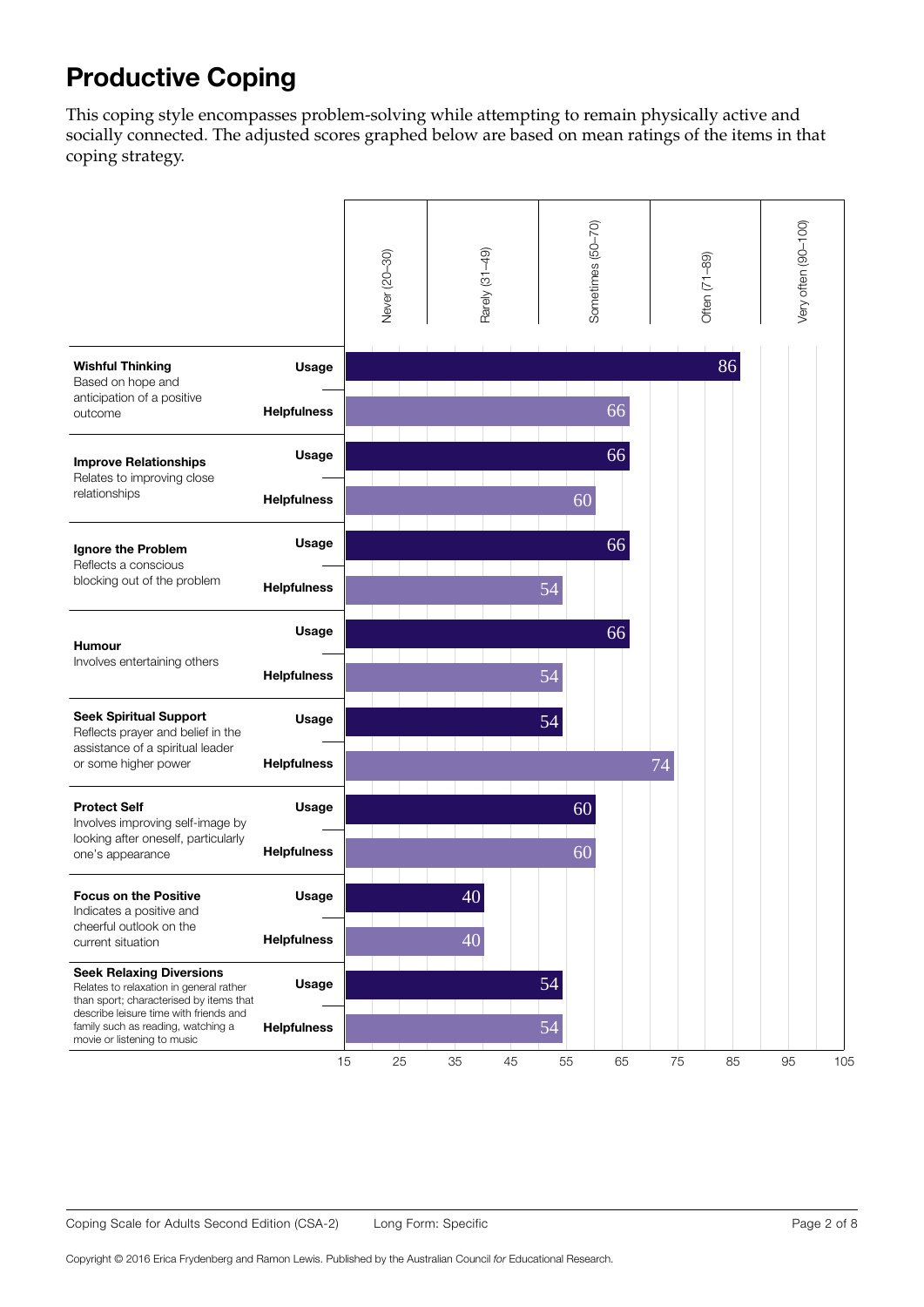# **Non-productive Coping**

This coping style indicates the use of avoidance strategies generally associated with an inability to cope with stressors. The adjusted scores graphed below are based on mean ratings of the items in that coping strategy.

|                                                                                                                                          |                    |    | Never (20-30) | Rarely (31-49) |    | Sometimes (50-70) |    | Often (71-89) |    |    | Very often (90-100) |     |
|------------------------------------------------------------------------------------------------------------------------------------------|--------------------|----|---------------|----------------|----|-------------------|----|---------------|----|----|---------------------|-----|
| <b>Dwell on the Negative</b><br>Relates to focusing on<br>the negative                                                                   | Usage              |    |               |                |    |                   |    |               | 80 |    |                     |     |
|                                                                                                                                          | <b>Helpfulness</b> |    |               |                |    | 60                |    |               |    |    |                     |     |
| Self-Blame<br>Indicates that an individual sees<br>him/herself as responsible for<br>the concern or worry                                | Usage              |    |               |                |    |                   |    |               | 80 |    |                     |     |
|                                                                                                                                          | <b>Helpfulness</b> |    |               |                |    |                   |    | 74            |    |    |                     |     |
| Worry<br>Indicates concern about what<br>is happening and what may<br>happen in the future                                               | Usage              |    |               |                |    |                   |    | 74            |    |    |                     |     |
|                                                                                                                                          | <b>Helpfulness</b> |    |               |                |    |                   | 66 |               |    |    |                     |     |
| <b>Not Coping</b><br>Reflects the individual's inability<br>to deal with the problem and the<br>development of psychosomatic<br>symptoms | Usage              |    |               |                |    |                   |    |               | 80 |    |                     |     |
|                                                                                                                                          | <b>Helpfulness</b> |    |               |                |    |                   |    |               |    |    |                     |     |
| <b>Tension Reduction</b><br>Focuses on making oneself<br>feel better by releasing<br>tension                                             | Usage              |    |               |                |    | 60                |    |               |    |    |                     |     |
|                                                                                                                                          | <b>Helpfulness</b> |    |               |                |    |                   | 66 |               |    |    |                     |     |
|                                                                                                                                          |                    | 15 | 25            | 35             | 45 | 55                | 65 | 75            |    | 85 | 95                  | 105 |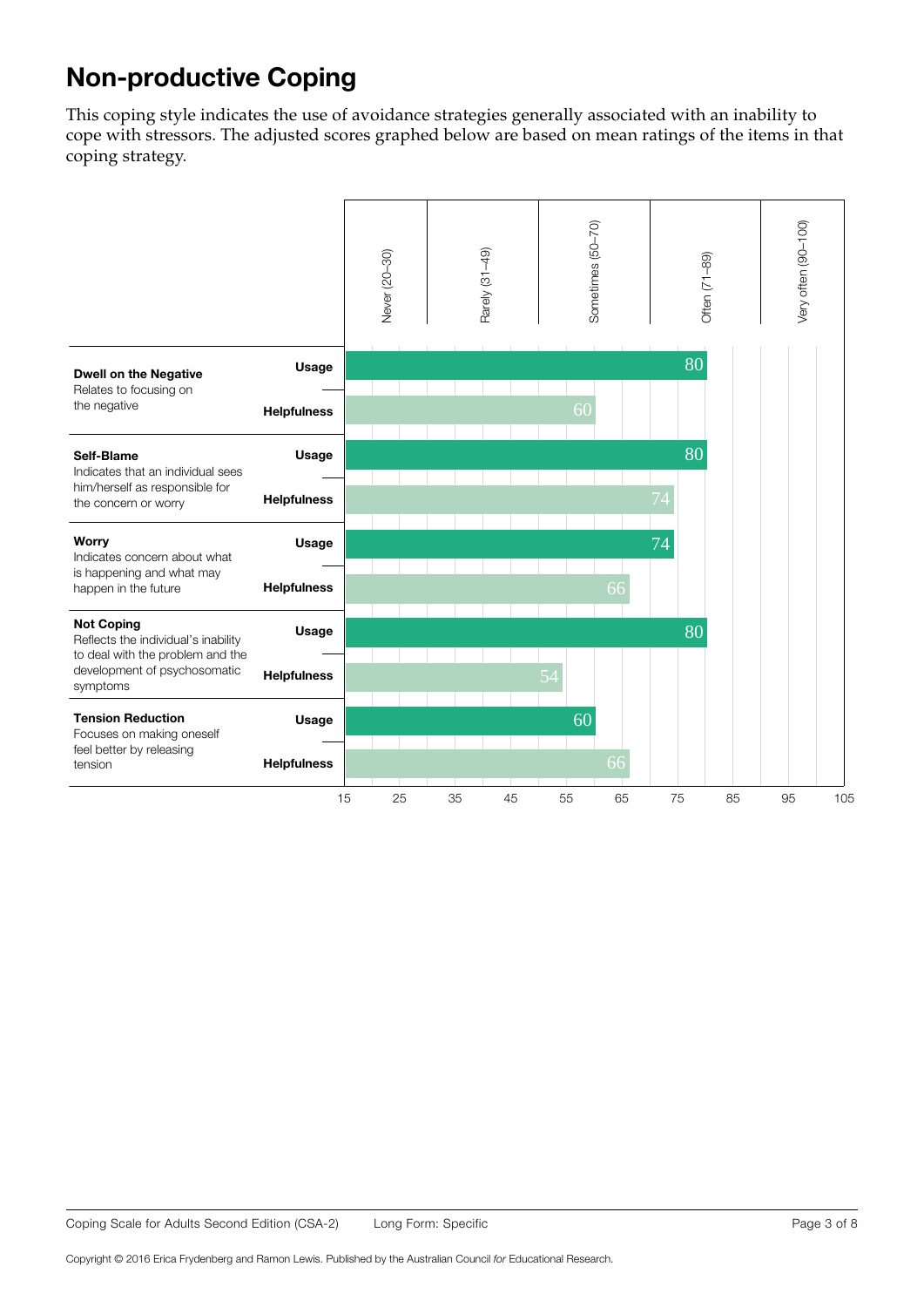# **Problem-solving Coping**

This coping style indicates the use of cooperative problem-solving using available resources.

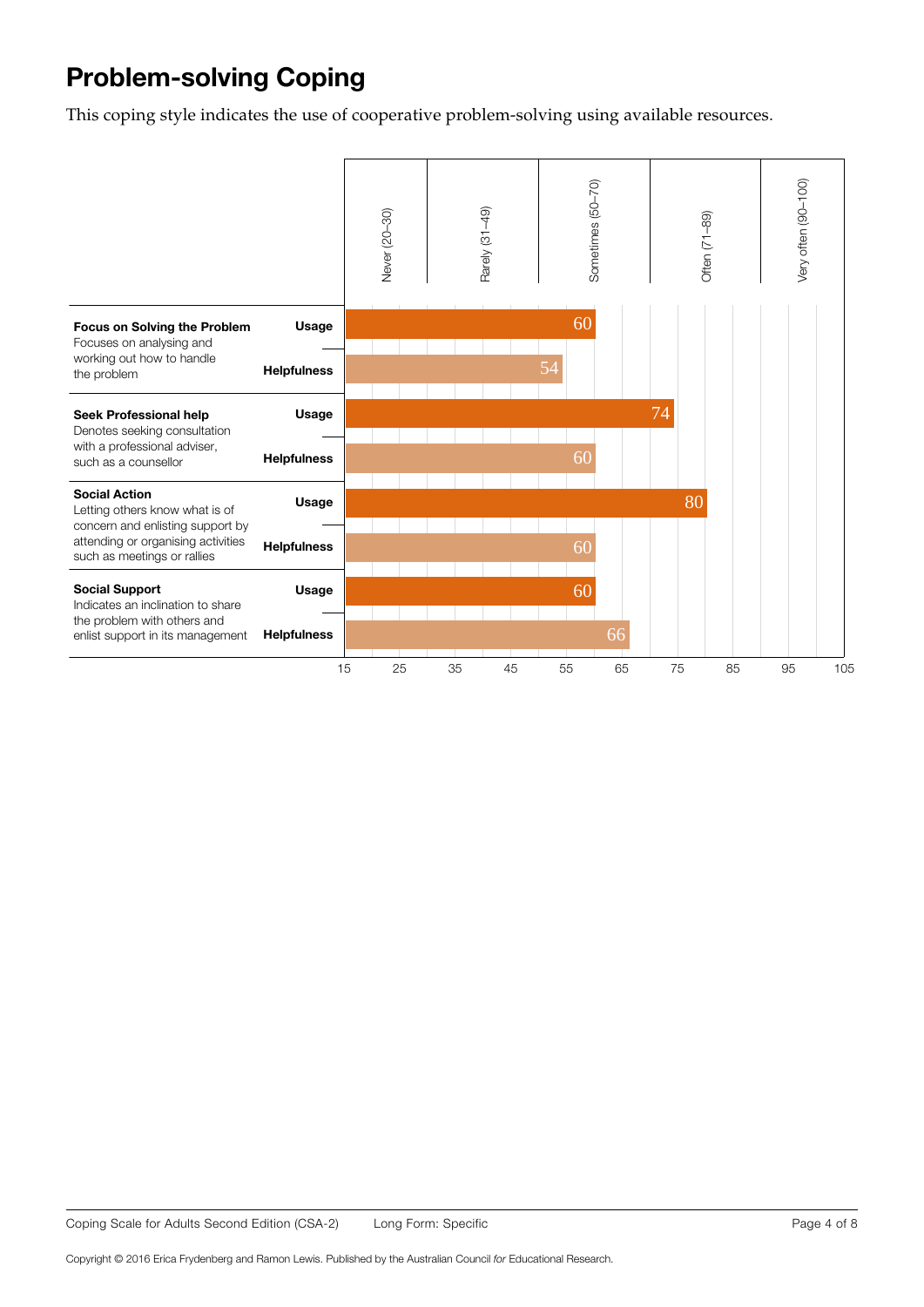# **Other Coping Strategies**

Usage of Work Hard, Physical Recreation, and Keep to Self, which do not contribute to any of the three styles, should be considered along with their helpfulness to determine whether you would want to do more or less of them, and how they may become more helpful.

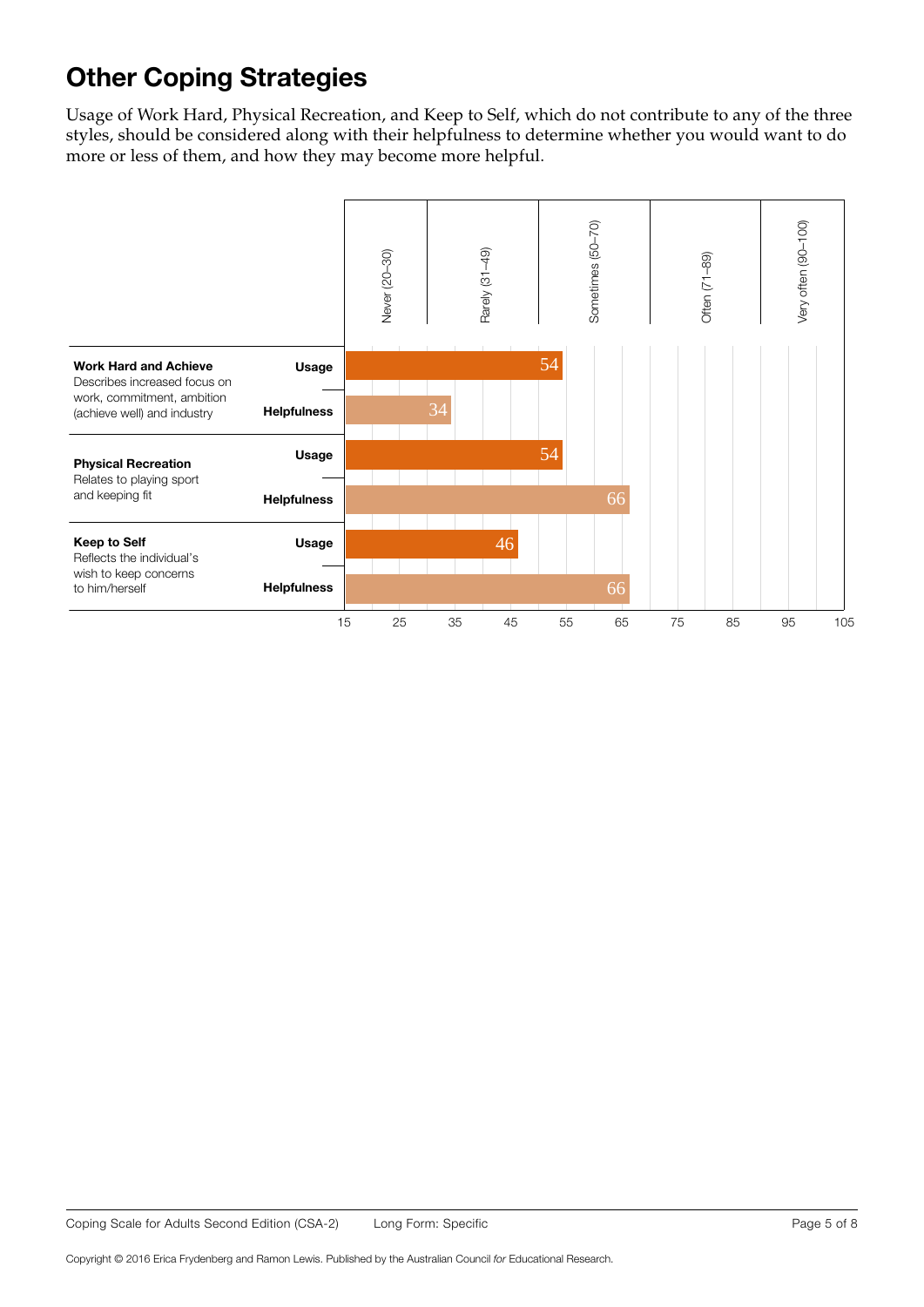## **Interpreting the Results**

In interpreting the results of the *Coping Scale for Adults Second Edition*, it is important to emphasise the self-regulatory nature of coping. Self-awareness is a precursor to self-regulation. The opportunity needs to be created for people to learn about themselves in order that these understandings can be readily translated into practice. A comprehensive picture of coping is valuable as it can be used to help people to understand their own coping behaviour and to make changes which they think are necessary.

#### **Follow-up**

In order to promote clients' reflection and evaluation of their own coping style, they can be led through a discussion that focuses on a series of questions. The following questions may be used to stimulate discussion:

- 1. What have you discovered about the way in which you cope with your concerns?
- 2. What strategies do you use very often?
- 3. What strategies do you use infrequently?
- 4. Would you like to make some changes to the way you cope?
- 5. What would you like to do more of?
- 6. What would you like to do less of?
- 7. What would you like to do differently?
- 8. Do you use some strategies very often even if they are not helpful? If so, why? Would you like to change that? If so, in what way?
- 9. Do you use some strategies only sometimes even if they are helpful? If so, why? Would you like to change that? If so, in what way?

# **Coping Tips**

1. Aim to **increase** your use of most of the productive coping strategies such as:

Productive strategies include: Wishful Thinking, Improve Relationships, Ignore the Problem, Humour, Seek Spiritual Support, Protect Self, Focus on the Positive, Seek Relaxing Diversions.

- 2. Aim to **decrease** your use of non-productive coping strategies such as: Dwell on the Negative, Selfblame, Worry, Not Coping, Tension Reduction.
- 3. Aim to increase your use of problem-solving focused strategies such as: Focus on Solving the Problem, Seek Professional Help, Social Action, Social Support.
- 4. Use positive thinking: positive thoughts lead to positive feelings and hope
- 5. Believe in your capacity to cope
- 6. Avoid negative thinking by stopping, evaluating and reframing your thoughts
- 7. Use assertive communication and problem-solving skills where appropriate
- 8. Learn to manage conflict
- 9. Ask others for help when you do not have the strategies to cope.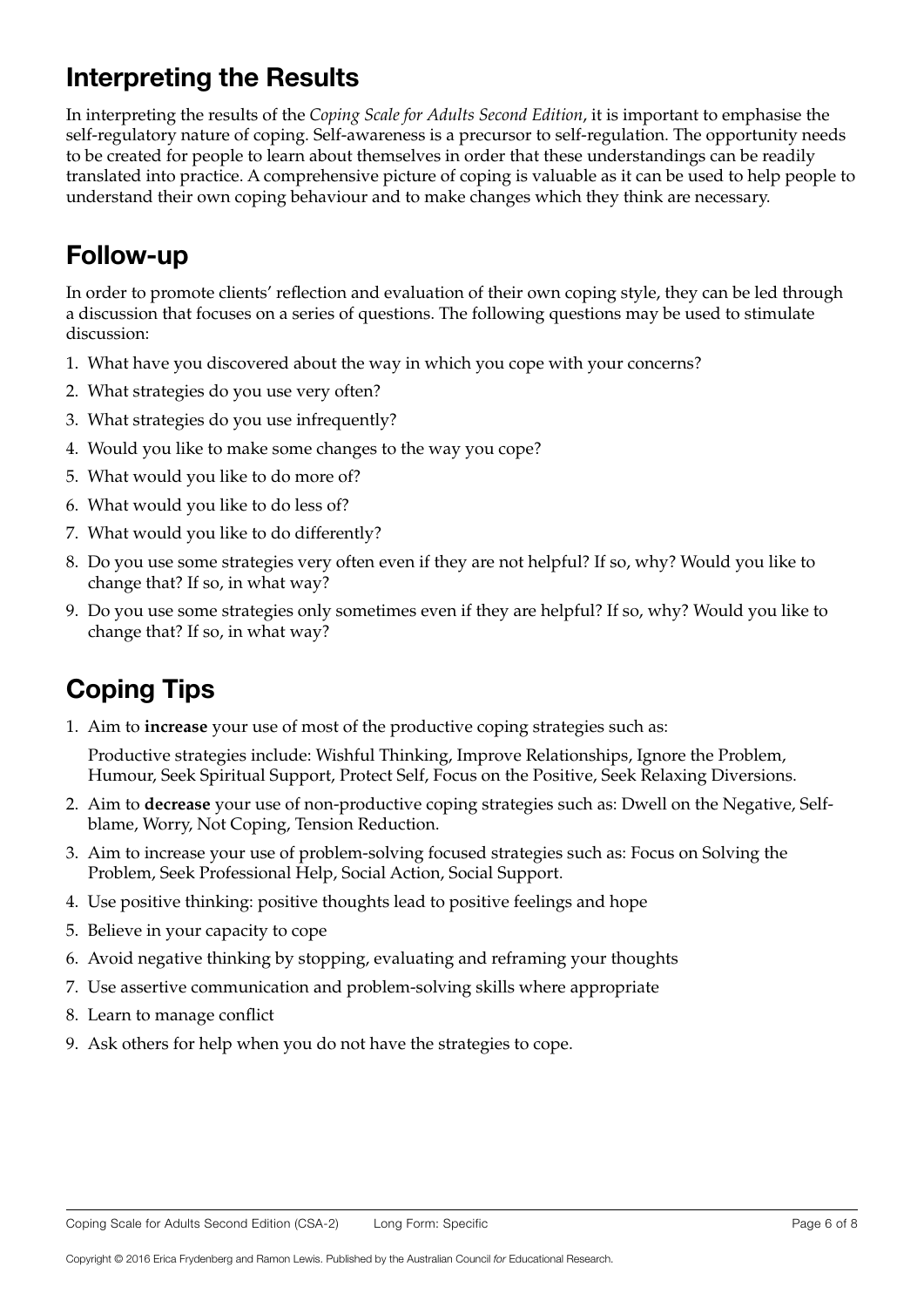## **How to Think More Positively**

Hundreds of thoughts run through our minds every day, explaining and judging events and situations.

If your thoughts are mostly negative, then you will experience mostly negative feelings. Negative thinking can cause low self-esteem, frustration, anger, unhappiness, depression, poor health, poor performance and low motivation.

When something happens that you have negative feelings about:

1. Stop and listen to your self-talk – have awareness of your self-talk

A good way to do this is to write down what happened, what your thoughts were and how you felt.

2. Evaluate your self-talk

Make a list of why your self-talk might be true and why it might be false. Thinking of reasons why your thoughts might be false is hard at first. If it is too difficult, ask someone else who can give an objective perspective.

3. Reframe your self-talk so it is more truthful and less negative

You don't have to pretend not to be disappointed or hurt – that would be unnatural. The aim is to try to look at the most positive perspective and keep some hope in your thoughts. One negative event doesn't make your whole future negative.

## **Avoiding Non-productive Coping**

Some coping strategies are generally not helpful in dealing with problems, as they are largely negative and avoid the problem. A person may rely on these strategies because of habit, they might not be aware the strategy is useless or harmful and they may not be aware of other strategies they could use. To avoid non-productive coping strategies:

- 1. Learn from your mistakes and work out how to do things differently next time
- 2. Engage in peaceful activities: fishing, walking, reading, taking a bath, etc.
- 3. Do more activities you enjoy: drawing, computer games, playing music, watching a movie, etc.
- 4. Make time for physical exercise: go for a run, go to the gym, hit a punching bag, dance to your favourite music, etc.

# **Getting along with Others**

Communication is a part of everyday life. Sometimes it can be difficult to communicate with someone, particularly about something important. If you feel you can't speak with someone about a problem, try talking about a less concerning issue and see how it goes. In time you may feel comfortable enough to discuss your problem, or you may decide to talk with someone else about it.

When you want to discuss something important, how you approach the conversation will impact how well it goes. You need to consider what you want to express (feelings and words) and you need to say it without denigrating others. Use assertive communication to communicate successfully.

Assertive communication is expressing yourself and your wants in an honest, respectful and direct way that does not put others down. To communicate assertively, use I messages, state a tangible situation, explain the effect and suggest a preferred outcome. For example, 'When I'm shouted at, I feel embarrassed and bombarded. Could you please tell me in an ordinary voice what you're upset about?'

Avoid both aggressive and passive communication. Aggressive communicators stand up for their rights at the expense of others in a rude and overly powerful manner. They attack another person, rather than objecting to others' behaviour or the situation. Passive communicators put others' rights before their own, feel sorry for themselves and remain silent so that others do not know how they feel.

Copyright © 2016 Erica Frydenberg and Ramon Lewis. Published by the Australian Council *for* Educational Research.